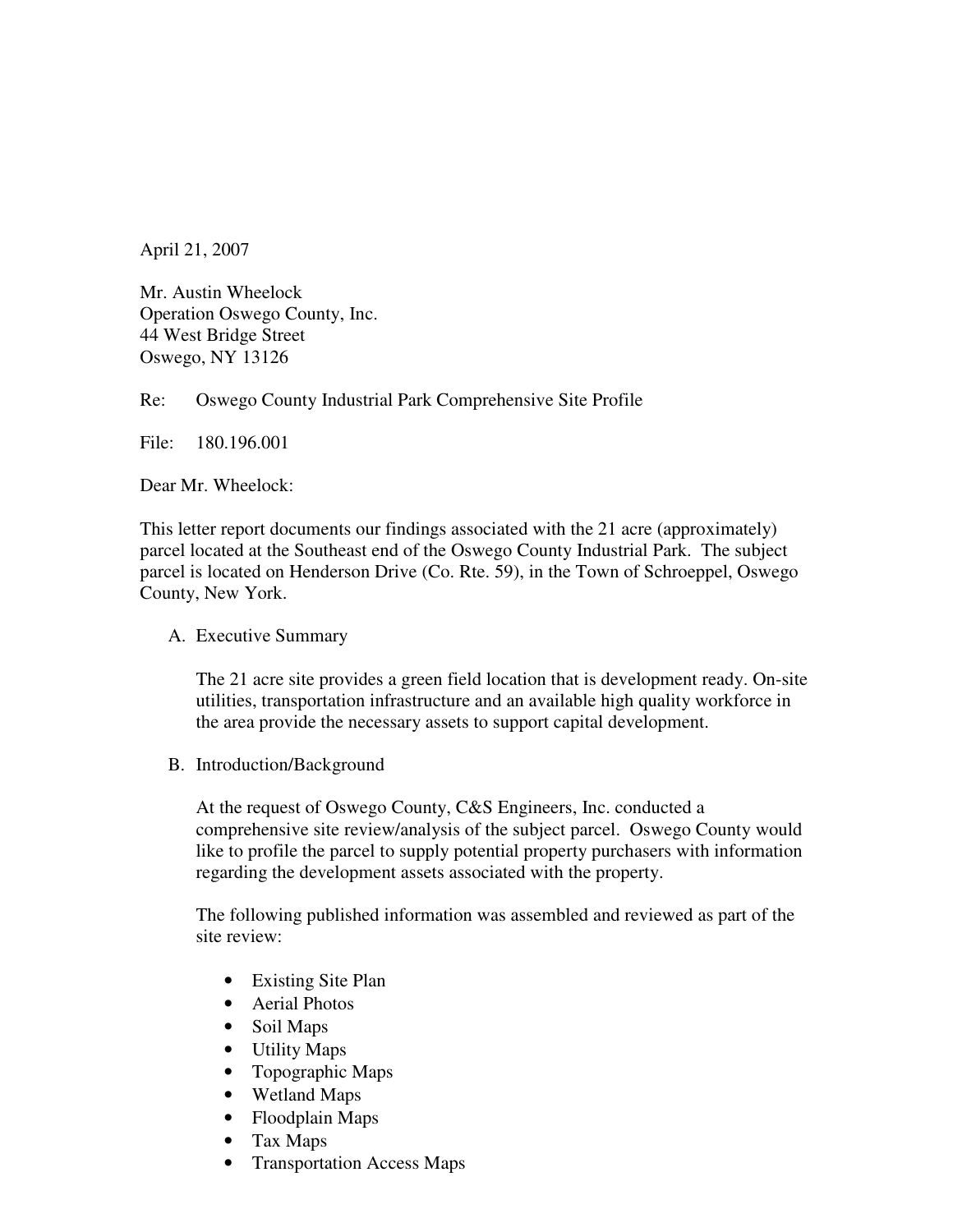Mr. Austin Wheelock April 21, 2007 Page 2 of 9

This information is included on the CD attached at the end of this report.

# C. Existing Site Features

a. Site Topography

The subject property generally gently slopes inward on itself from the northwest and southeast directions. The maximum mean sea level (MSL) elevation at the high points is approximately 398 feet. Site drainage is accomplished through a low lying area that exists within this fold. The MSL elevation of this low area is approximately 382 feet. This drainage feature continues off-site and eventually discharges to Brandy Brook, which is located southeast of the subject parcel. Additional site drainage is provided by a man-made ditch which exists along Henderson Drive (Co. Rte. 59A). This ditch continues off-site through man-made and natural features, and eventually discharges to Brandy Brook. The southwestern portion of the property consists primarily of active agricultural land, while the northeastern potion of the site consists of feral agricultural land. A low lying, wet area exists at the southern corner of the subject parcel.

b. Soil Characteristics/Bearing Capacity

According to the Oswego County Soil Survey, the soils within the subject parcel consist primarily of Williamson very fine sandy loams (W1B and W1C), with two small areas of Raynham silt loam (RaB) at the northern and southern property boundaries. According to the Surficial Geologic Map of New York State, Finger Lakes Sheet, compiled by Ernest H. Muller and Donald Cadwell, New York State Museum – Geological Survey, dated 1986, the soils are classified as lacustrine silt and clay. These soils can vary in thickness, up to 50 meters. The bedrock below the subject parcel belongs to the Clinton Group, according to the Geologic Map of New York State, Finger Lakes Sheet, compiled by L.V. Rickard and Donald W. Fisher, New York State Museum and Science Service, 1970. The Clinton group is comprised of sedimentary rocks, including limestone, shale, sandstone, dolomite, and hematite.

Three soil borings were completed, by CME Associates on January 30, 2007 to determine the site specific soil conditions. The soil boring logs are attached at the end of this report. Based on this boring data, the soil structure of the site would accommodate presumptive soil bearing loads of approximately 2000 pounds per square foot at a depth of 6 feet. Conventional concrete spread footings could be utilized for future light to medium industrial building developments.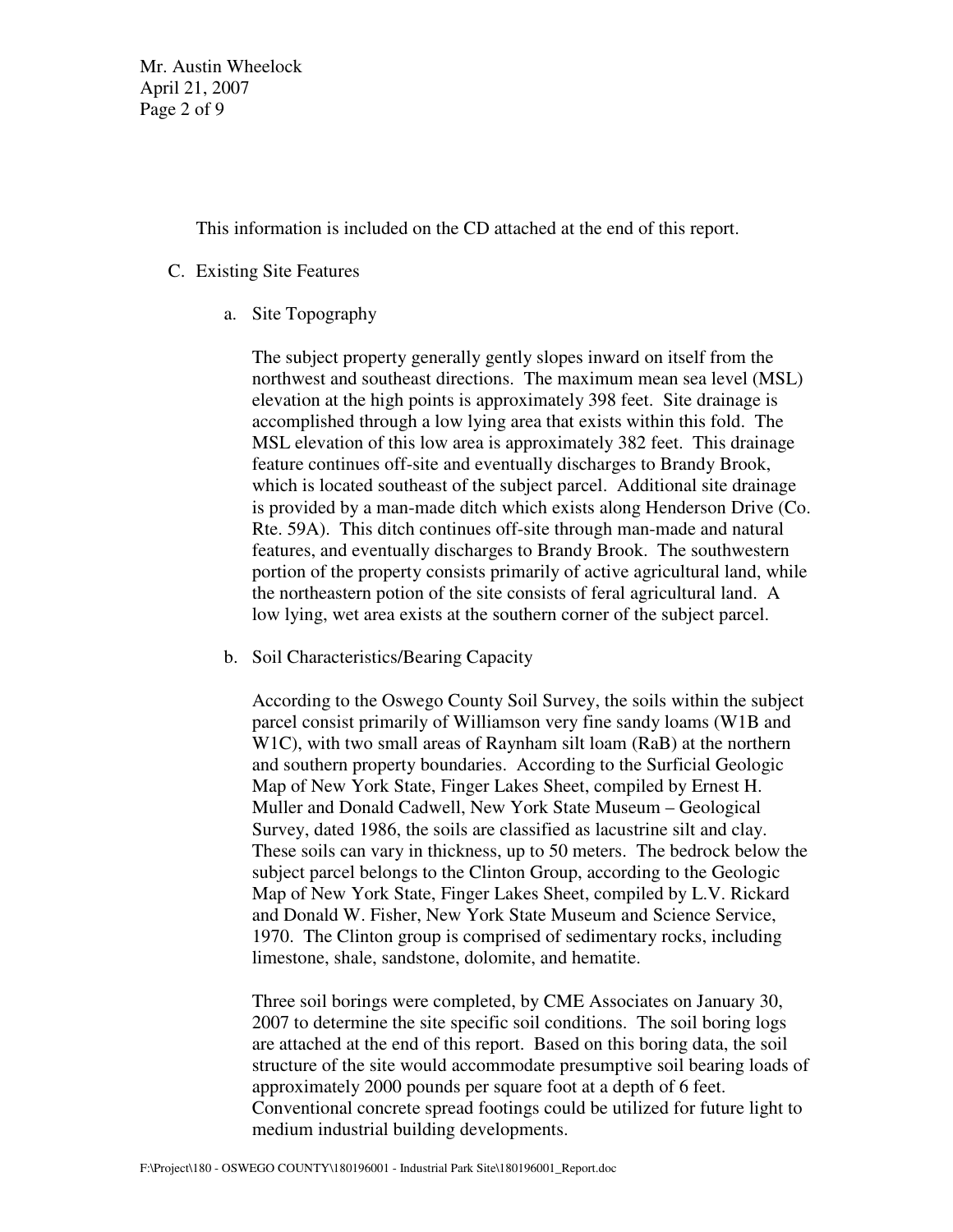Mr. Austin Wheelock April 21, 2007 Page 3 of 9

> The depth of the ground water varied for the three soil borings. The ground water depth below grade was measured at 10 feet, 8 feet, and 4 feet for Borings B-1, B-2, and B-3, respectively.

- c. Environmental Analysis
	- i. Phase I Environmental Assessment

A Phase I Environmental Assessment was performed by C&S Engineers, Inc. consistent with American Society of Testing and Materials (ASTM) E 1527-00 *Standard Practice for Environmental Site Assessments*. This report is provided separately from this report.

ii. Wetlands

On January 5, 2007, a walkover of the subject parcel occurred by a biologist knowledgeable of the *1987 Corps of Engineers Wetland Delineation Manual* and *1995 New York State Department of Environmental Conservation Freshwater Wetlands Delineation Manual*. Included on the CD located at the end of this report, please find the Approximate Wetlands and Waterways Boundaries Map that provides the approximate locations and aerial extent of existing wetlands and waterways within the subject parcel. The information provided is an estimate only, and the actual boundaries would be determined following an actual field delineation, surveying of flagged boundaries, and review by the United States Army Corps of Engineers (USACE) and New York State Department of Environmental Conservation (NYSDEC), if need be.

Based on review of existing federal and state wetland maps, soil surveys, aerial photographs of the subject parcels, and observations made during the walkover, it is the opinion of C&S that all of the wetlands, as outlined in the map, will be subject to regulation by the USACE under Section 404 of the Clean Water Act.

Based on review of the NYSDEC Freshwater Map of the subject parcel and observations made during the site walkover, the wetland areas within the subject parcel, in our opinion, would not be subject to regulation by the NYSDEC under Article 24 Freshwater Wetlands Act of Environmental Conservation Law.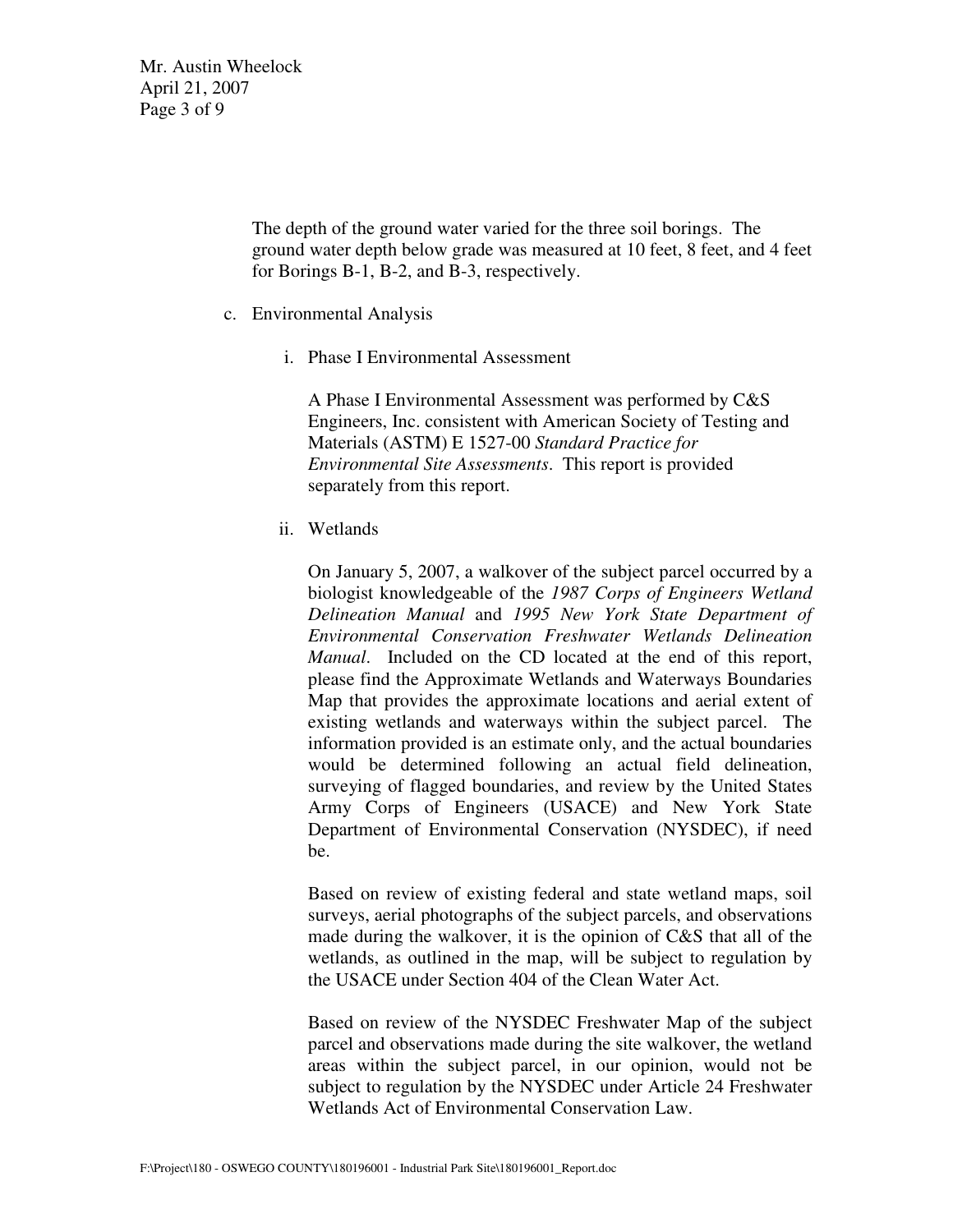Mr. Austin Wheelock April 21, 2007 Page 4 of 9

> Certain activities can be completed under the USACE Nationwide Permit Program. It is anticipated that impacts to regulated wetlands as the result of future development of the subject parcel could be authorized under Nationwide Permit (NWP) 39, providing that the cumulative impacts are less than 1/2 acre and the individual and regional conditions for each permit are met.. NWP 39 authorizes "Discharges of dredged or fill material into non-tidal wetlands, excluding non-tidal wetlands adjacent to tidal waters, for the construction or expansion of residential, commercial, and institutional building foundations and building pads and attendant features that are necessary for the use and maintenance of the structures". Attendant features include roads, utilities, stormwater management facilities, parking lots, garages, yards, and certain recreation facilities including playgrounds, playing fields, and golf courses. A formal wetland delineation would need to be completed for the subject parcel in order to be eligible for the use of this NWP. Wetland impacts greater than 1/10 of an acre may require compensatory mitigation. In addition, a Section 401 Water Quality Certificate would be required from the NYSDEC in accordance with Section 401 of the Clean Water Act.

> In accordance with Section 404 of the Clean Water Act, wetland impacts greater than 1/2 acre would require an Individual Permit. A formal wetland delineation would also need to be completed for the subject parcel in order to be eligible for an Individual Permit. Impacts greater than 1/2 acre would require compensatory mitigation in addition to any specific conditions set forth in the permit. In addition, a Section 401 Water Quality Certificate would be required from the NYSDEC in accordance with Section 401 of the Clean Water Act.

> In general, some projects may not be authorized by the aforementioned NWP. In addition, NWPs (including standards for issuing NYSDEC water quality certifications) are revised periodically and regulatory changes could alter the permit programs described above. In addition, Individual Permits and their conditions and mitigation requirements can vary depending on the size and nature of the proposed wetland impacts. It is strongly recommended that proposed actions be reviewed by USACE or NYSDEC personnel, or professionals knowledgeable with environmental regulations, during the project planning period.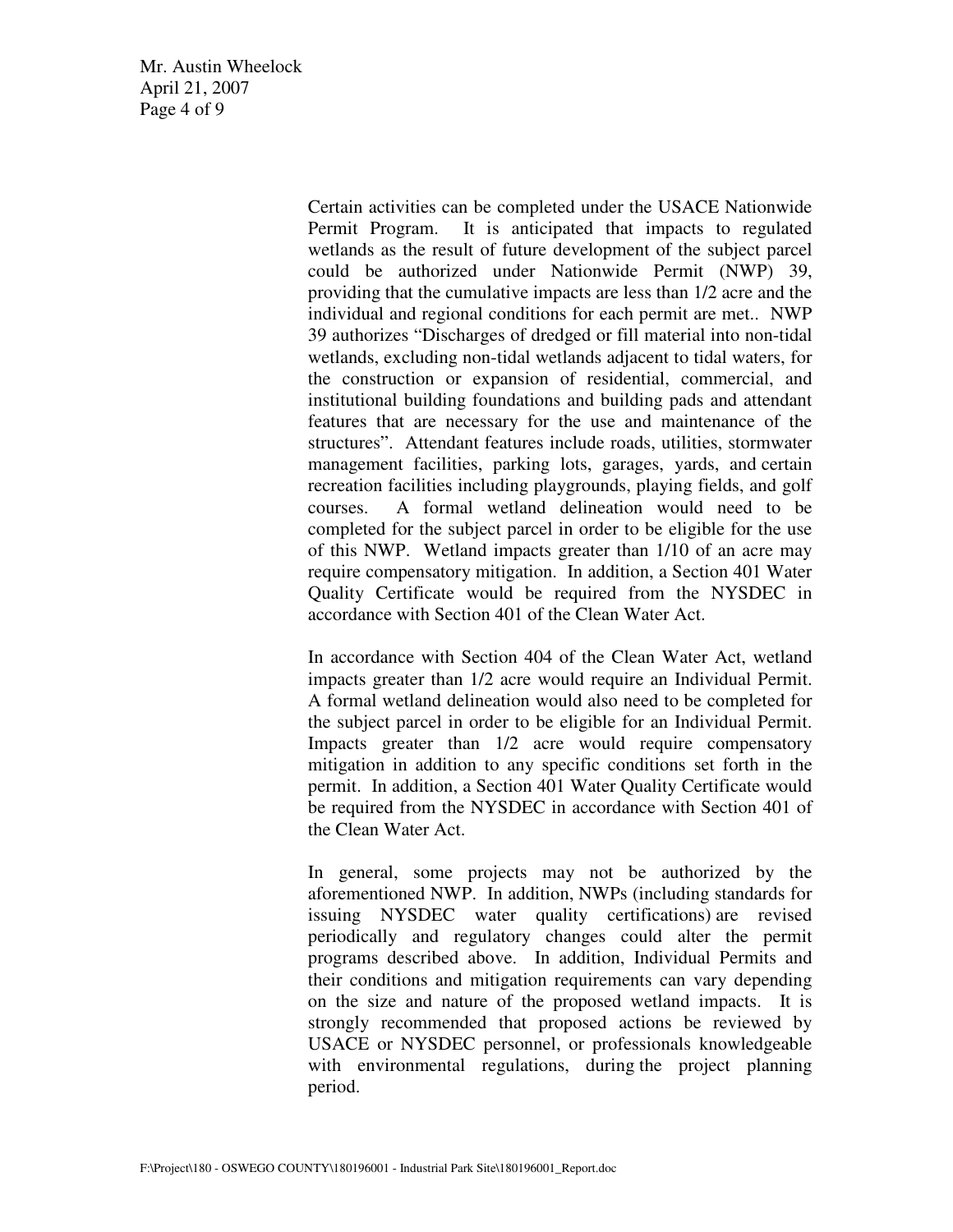Mr. Austin Wheelock April 21, 2007 Page 5 of 9

> Although the permitee would first be required to show avoidance and minimization of permanent wetland impacts, several wetland mitigation options are typically available if wetland impacts cannot be avoided. Below, in decreasing USACE preference, are some potential mitigation procedures.

# On-site Mitigation

This option involves creation or restoration of wetlands on the same parcel or in the immediate vicinity of where the wetland impacts occur. Based on C&S's experience and the type and quality of the existing wetlands, on-site mitigation acreage ratios could range from 1:1 to 1.5:1 (creation: permanent impact). Enhancements to existing wetlands can sometimes also be credited to the required mitigation ratio.

# Off-site Mitigation

The off-site mitigation option involves the creation or restoration of wetlands outside of the immediate vicinity of where the wetland impacts are to occur. Off-site mitigation can be completed by the permitee or can involve the assistance in construction or funding of wetland restoration or creation efforts being conducted by other entities. Typical examples of other entities can include the NRCS, NYSDEC, land trust organizations, conservation groups, and private land owners. Based on the type and quality of existing wetlands, it is C&S's opinion that the USACE would require a 2:1 off-site mitigation acreage ratio. Enhancements to existing wetlands can sometimes also be credited to the required mitigation ratio. In should be noted that it is the preference of the USACE that off-site mitigation occur within the same watershed as where the wetland impacts occur.

# Wetland Mitigation Banking

Wetland mitigation banking is the creation or restoration of wetlands by a separate entity to provide mitigation credits that can be used by others to off set permitted wetland impacts. C&S is currently not aware of any USACE approved wetland mitigation banks that occur within the watershed where the subject parcel is located.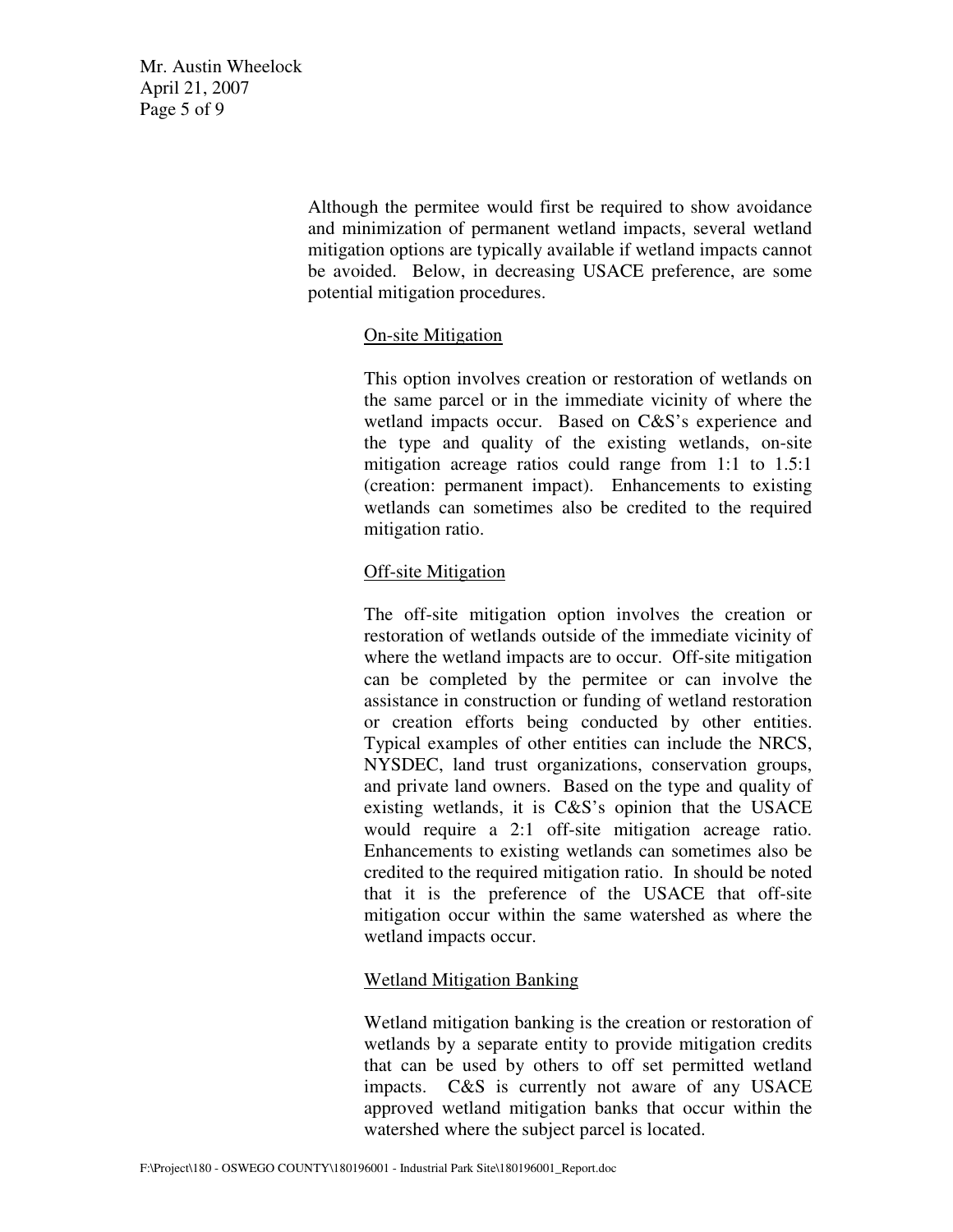Mr. Austin Wheelock April 21, 2007 Page 6 of 9

> On-site and off-site wetland mitigation would require a detailed analysis of the existing vegetation, hydrology, and soils of the potential mitigation site. Potential mitigation sites may also require additional reviews, including but not limited to, existing wetland resources, threatened and endangered species, historical resources, and hazardous waste. Both on-site and off-site mitigation require that the created wetland and wetland buffer area to be permanently deed restricted against future development. The USACE also requires that created wetlands for mitigation be monitored for success annually for a period of time following construction. A five year monitoring period is the minimum, and is usually typical for most projects of this size. However, depending on USACE requirements, monitoring periods can be as much as 10 years in length. Any deficiencies noted during the required monitoring period would need to be corrected in a timely manner.

> Based on our experience with similar projects, and subject to the ultimate development plan for the site, it is our opinion that the wetland mitigation could be accomplished on-site, or on the adjacent County owned parcel, without posing a significant hindrance to development. However, once a preliminary site plan is established, we recommend early involvement by the USACE to firmly establish the mitigation requirements.

d. Site Utilities

Existing utility information was obtained through existing site plans and contact with the individual service providers. Approximate utility locations are shown on the attached presentation board.

i. Electrical Service

Underground electrical service is provided to the existing tenants of the park by National Grid. This line is present at the Northeast portion of the subject parcel. There is also a 34.5 KVA line present parallel to the railroad that is located along the Southwestern portion of the site.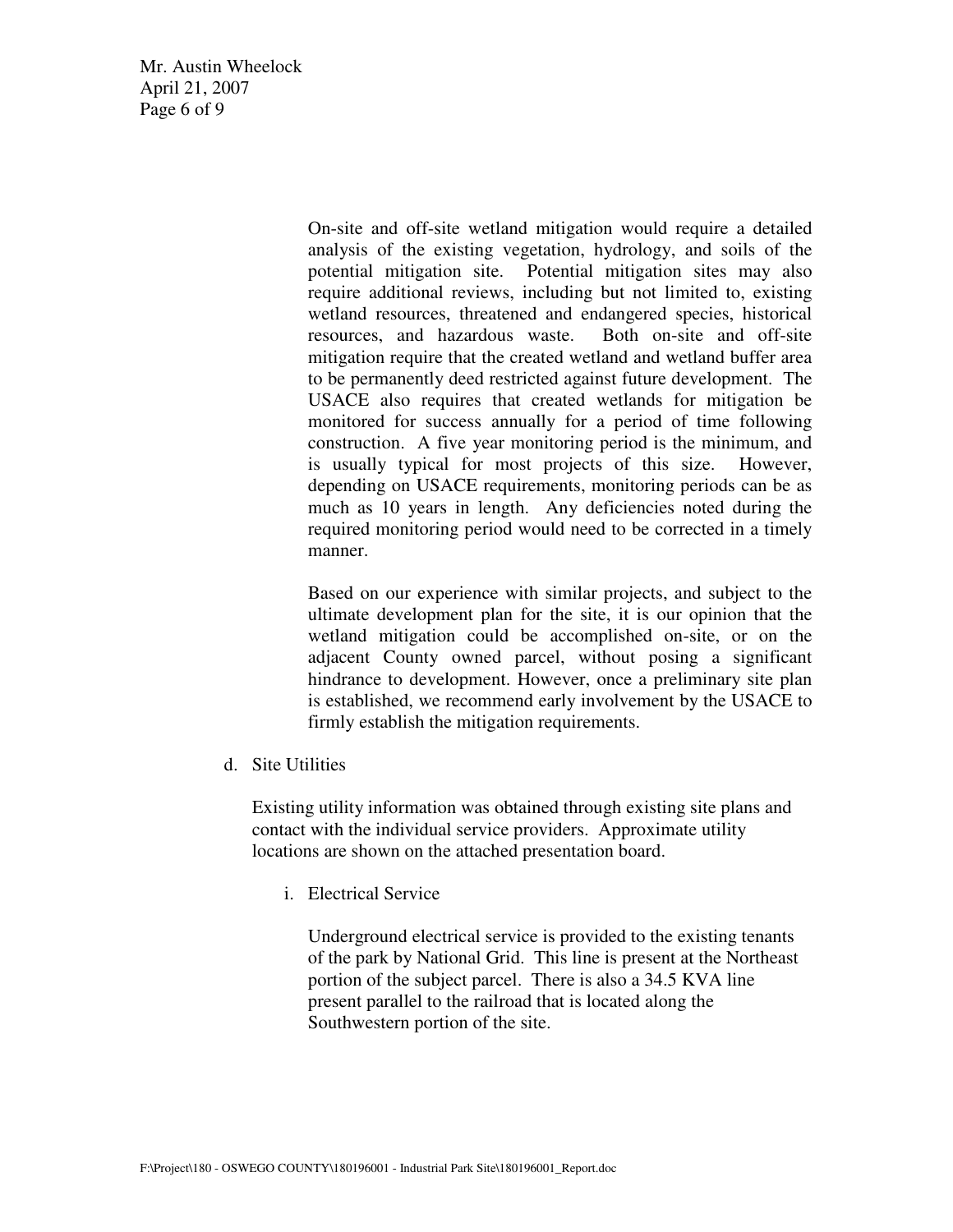Mr. Austin Wheelock April 21, 2007 Page 7 of 9

ii. Natural Gas Service

Natural gas service is provided to the existing tenants of the park via a 4 inch line by National Grid. The gas line is present at the Northeast portion of the subject parcel.

iii. Water Supply

A 12 inch water line (Village of Phoenix) is present on the North (opposite) side of Henderson Drive (Co. Rte. 59). The line is also linked to the Metropolitan Water Board's main (capacity of 61 million gallons per day) and to a 300,000 gallon elevated water tower on site.

iv. Sewage Collection

An 8 inch sewer line (Village of Phoenix) is present on the subject parcel along the South side of Henderson Drive (Co. Rte. 59). This line is connected to the Village of Phoenix Sewage Treatment Plant. Capacity at the Plant in reported to be approximately 0.6 million of gallons per day. It is currently operating at 75% capacity. However, the capacity can be exceeded any given day due to fluctuations of the incoming flow. This could be a limiting factor as it relates to discharge. Upgrades to the plant are currently required and are planned for the near future.

v. Telecommunication Service

Cable television service is provided throughout the park by Time Warner Cable. Telephone service is provided throughout the park by Windstream/Alltel.

- e. Transportation Access
	- i. Highway

The Oswego County Industrial Park is adjacent to a four-way intersection of Routes 481 and 264, with the access road for the park located approximately 100 yards West of the intersection of Route 481. The New York State Thruway, Interstate Route 90, is located approximately 17 miles from the park. Interstate Route 81 is located approximately 12 miles from the park.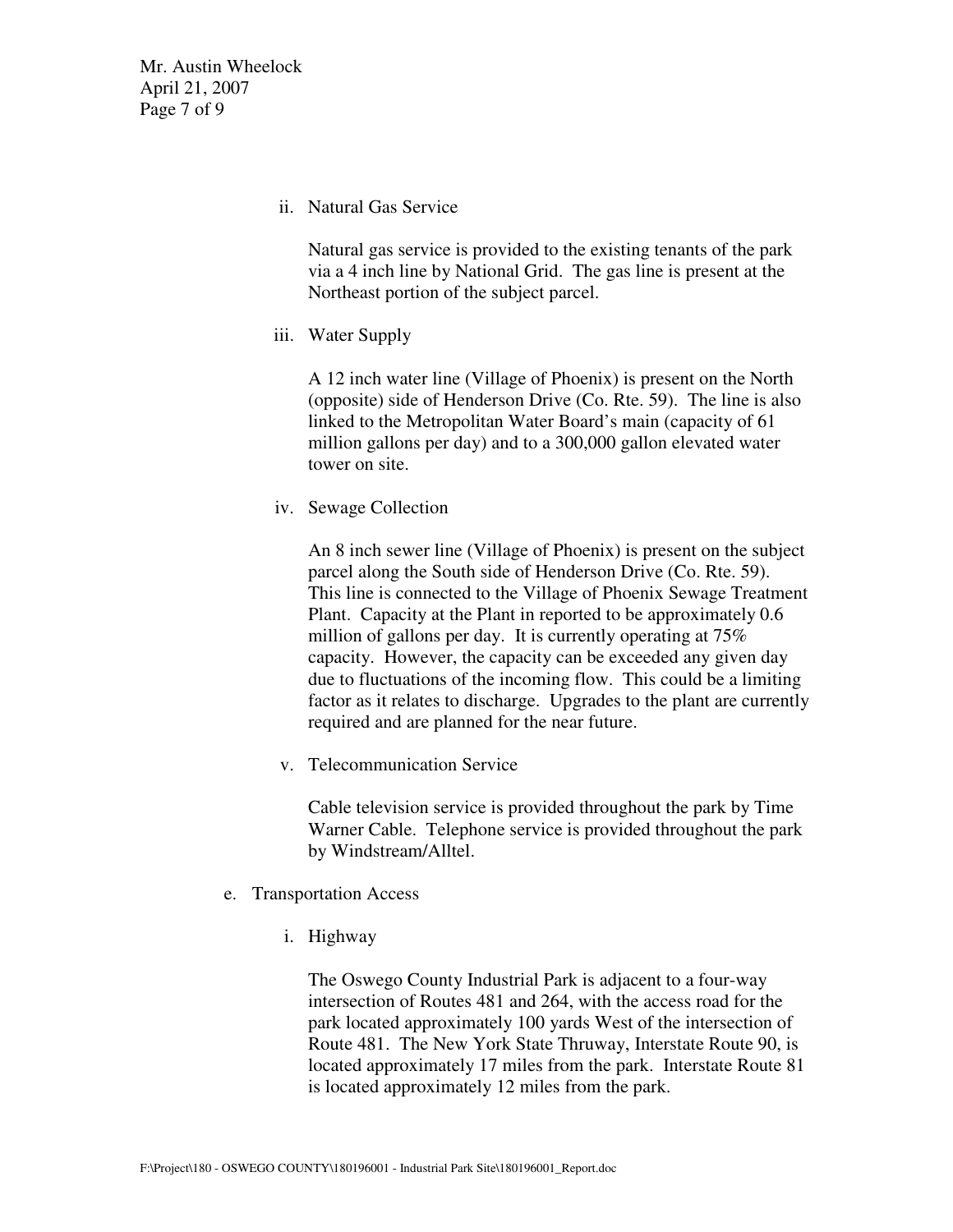Mr. Austin Wheelock April 21, 2007 Page 8 of 9

ii. Railroad

The CSX Oswego East Branch is located along the Southwestern portion of the site. Approximately 1230 linear feet of railway is adjacent to the site. The railway continues through the Western portion of the park.

iii. Airports

Oswego County Airport is a general aviation airport located approximately 9 miles from the park. Full commercial aviation service is available at Syracuse Hancock International Airport, which is located approximately 16 miles from the park.

iv. Port

The Port of Oswego (Lake Ontario) is located approximately 20 miles from the park. The Port is an 1800 linear foot wharf which has intermodal connections to the park via highway and railroad.

f. Adjacent Properties

A vacant commercial building is located to Northeast of the property. Forested lands exist across the railway and along the Southeastern corner of the property. To the East of the property are several single family dwellings. Several commercial buildings exist to the North and Northwest of the subject parcel. Oneida Molded Plastics Company, a plastics molding company, exists across and to the North of Jason Road (Co. Rte 59). Adjacent and to the West of the Oneida Molded Plastics Company, are a water tower, and satellite communications equipment building, with associated satellite dishes. Immediately to the East of Oneida Molded Plastics Company is a small one story telephone equipment building. The Oswego County Start-up Facility exists across and to the Northwest of Henderson Drive (Co. Rte. 59A). This is a multi-tenant commercial facility. The current tenants include: My Pet Enterprises- My Kitty and My Doggy, a pet care facility, and Fulton Machinery, which provides design, supply, installation, and start up services for paper, film and foil converting and papermaking industries. Immediately adjacent, and to the North, of the Oswego County Start-up Facility exists another multi-tenant commercial facility. This building is currently occupied by Syracuse Supply/ 2SQ Machine Tools, an industrial supply distributor for tools, and Super Coil, a plastics molding company. Other commercial entities that are within the industrial park, and which are situated to North and Northeast of aforementioned building occupied by Supply/ 2SQ Machine